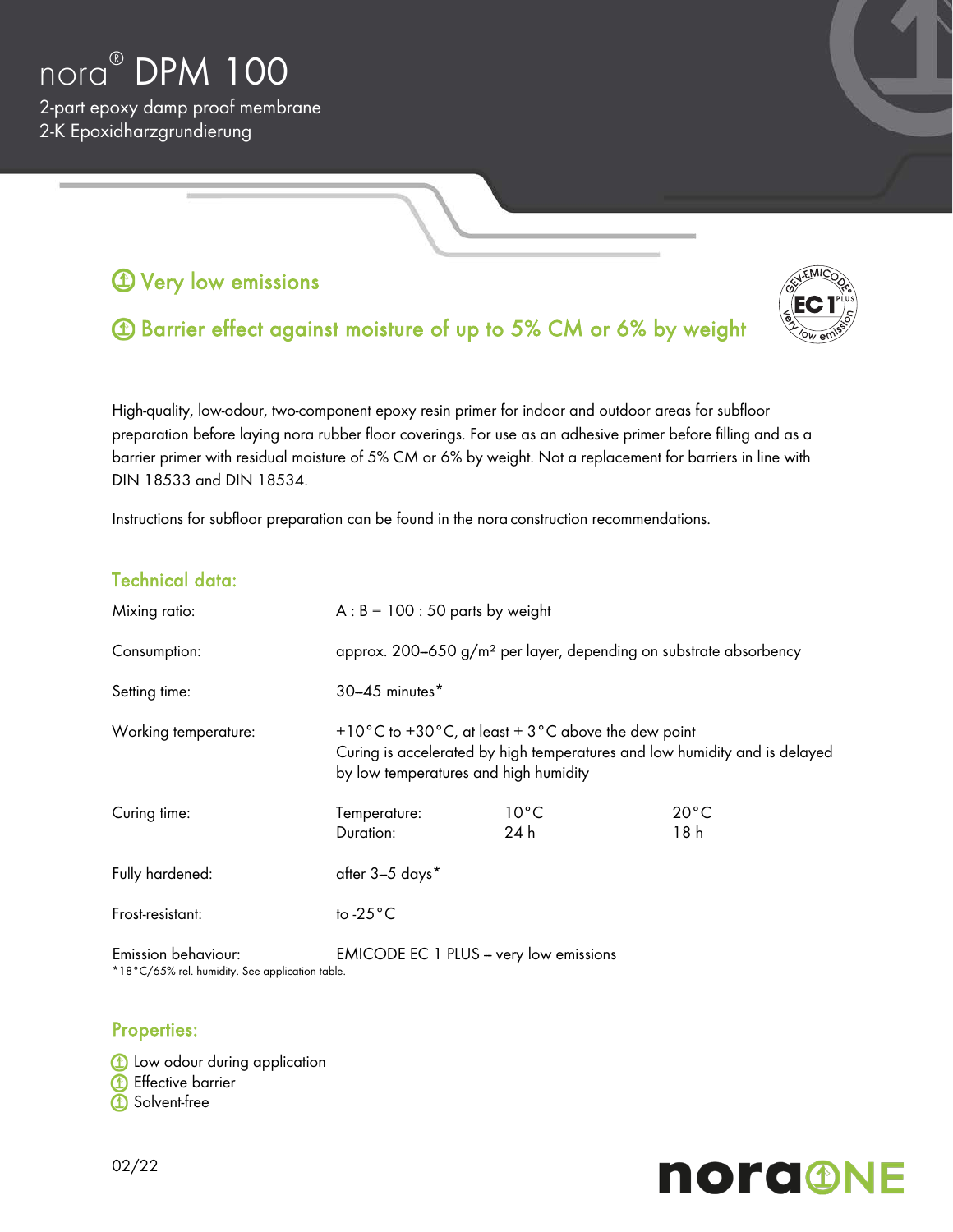## Areas of application:

Suitable for: Cement screeds with a residual moisture of max. 5% CM, concrete surfaces and floors with residual moisture of max. 6% by weight and on existing surfaces without unstable layers. Suitable for:

nora PRN 102; nora L 1000 and nora SF 1001 on quartz broadcast nora DPM 100

## Application table:

| Subfloor                                            | Consumption                                                                                                                                                                                  |
|-----------------------------------------------------|----------------------------------------------------------------------------------------------------------------------------------------------------------------------------------------------|
| Rough, shot-blasted or<br>milled subfloors          | 350-650 g/m <sup>2*</sup>                                                                                                                                                                    |
| Smooth, dense and non-absorbent<br>subfloors        | 200-250 g/m <sup>2*</sup>                                                                                                                                                                    |
| Sealing a new floated<br>and smoothed cement screed | approx. $350 g/m^2/1$ . layer*<br>approx. 250g/m <sup>2</sup> /2. layer*<br>*At 18°C/65% rel. humidity, and room-temperature containers. Material consumption increases at low temperatures. |

## Subfloor preparation:

The subfloor must be solid, dry, free of cracks, clean and free of substances that impair adhesion. Machine subfloors to create a surface conducive to good adhesion, e.g. by sanding, milling or shot-blasting. Old adhesive residue, levelling compound residue or other unstable layers must be removed completely by mechanical means. Vacuum the surface thoroughly.

## Application:

- 1. Allow the container to come to room temperature. Pierce the plastic seal and base of the top container (hardener B) several times. Wait until all the hardener has run into the bottom container (resin A). Remove the empty top container. Mix component A (resin) and B (hardener) thoroughly together using a low speed agitator (max. 300 rpm) to obtain a uniform and smooth consistency. Make sure to mix in the material that sticks to the walls of the mixing container. Pour the mixed material into a clean bucket and briefly mix again.
- 2. Before beginning levelling work, use a short-pile nylon roller to apply an even layer of nora DPM 100 as a primer, leave to dry for a sufficient time and then apply a layer of nora PRN 102 as a bonding agent. Alternatively, the 2nd layer of nora DPM 100 can be broadcast with quartz sand (e.g. 0.3-1.2 mm, >3 kg/m²). Always broadcast sand whilst the compound is still wet.

Apply two even coats of nora DPM 100 as a moisture barrier using a short-pile nylon roller. Do not broadcast sand on the first layer. After allowing to dry sufficiently or at most for 24 hours, apply the second coat crosswise to the first and broadcast to excess using quartz sand (e.g.  $0.3-1.2$  mm) ( $>3$  Kg/m<sup>2</sup>). Sweep and vacuum off any excess sand after drying.

Further information can be found in the nora installation recommendations.

# **norg@NE**